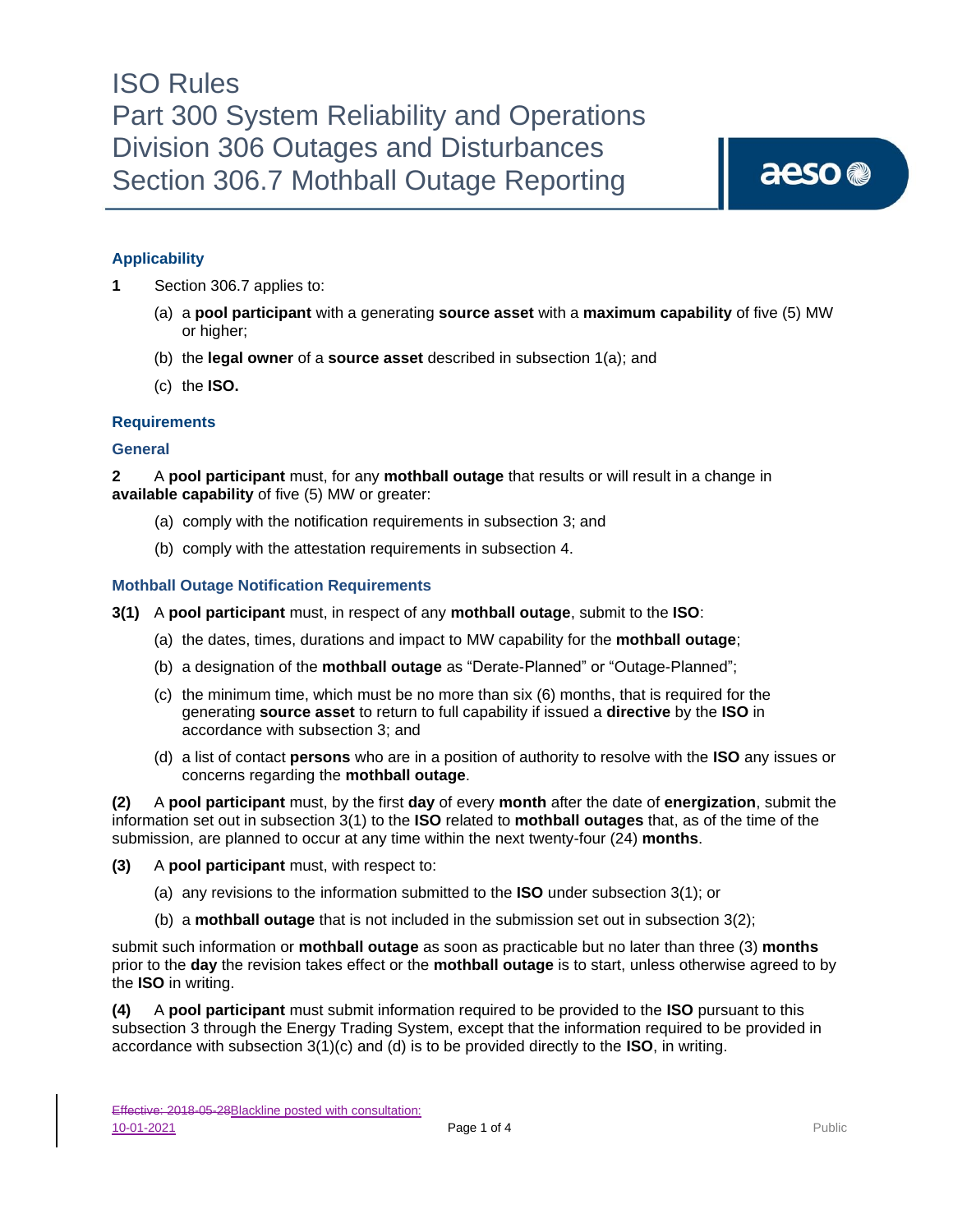# ISO Rules Part 300 System Reliability and Operations Division 306 Outages and Disturbances Section 306.7 Mothball Outage Reporting

## **Attestation**

**4(1)** A **pool participant** must, if a notification is provided to the **ISO** pursuant to subsections 3(1), or 3(3)(a) where such notification results in an extension to the duration or increase in MW of the **mothball outage** originally submitted pursuant to subsection 3(1), provide an attestation to the **ISO** from a corporate officer of the **pool participant** of the **source asset** that:

- (a) based on its reasonable assessment of forecast market prices and market conditions at the time the attestation is provided, such forecast market prices and market conditions are insufficient to recover avoidable costs for the **source asset** for the duration of the **mothball outage**; and
- (b) the **mothball outage** will be cancelled if, based on its reasonable assessment of forecast market prices and market conditions, such forecast market prices and market conditions become sufficient to recover avoidable costs for the **source asset** for the remaining duration of the **mothball outage**.
- **4(2)** A **pool participant** must provide an attestation in accordance with subsection 4(1):
	- (a) on the **day** that a notification is provided to the **ISO** pursuant to subsections 3(1) or 3(3)(a), if such notification is received after May 28, 2018; and
	- (b) when the notification pursuant to subsections 3(1) or 3(3)(a) is provided to the **ISO** more than three (3) **months** prior to the **day** the **mothball outage** is planned to start, on the last **business day** that is three (3) **months** prior to the **day** the **mothball outage** is planned to start.

4(3) A **pool participant** must, if it is not the **legal owner** of the **source asset**, provide to the **ISO** on the **day** that the **pool participant** submits an attestation in accordance with subsection 4(2), an attestation from the **legal owner** of a **source asset** that the avoidable costs provided to the **pool participant** in accordance with subsection 8(a) are accurate.

### **Cancellation of Mothball Outage**

**5(1)** A **pool participant** must provide the **ISO** with a minimum of three (3) **months**' written notice prior to cancelling a **mothball outage**.

**(2)** A **pool participant** must cancel a **mothball outage** no later than twenty-four (24) months after the date of commencement of the **mothball outage**, unless otherwise agreed to by the **ISO**, in writing.

- **(3)** A **pool participant** must take one of the following actions upon cancelling a mothball outage:
	- (a) return the generating **source asset** to service; or
	- (b) terminate the **supply transmission service** contract for the generating **source asset**.
- **(4)** A **pool participant** must not:
	- (a) schedule a **planned outage** immediately after a **mothball outage**; or
	- (b) schedule a **mothball outage** less than three (3) months after a previous **mothball outage**.

### **Authority to Issue an Outage Cancellation Directive**

**6(1)** The **ISO** may, if after: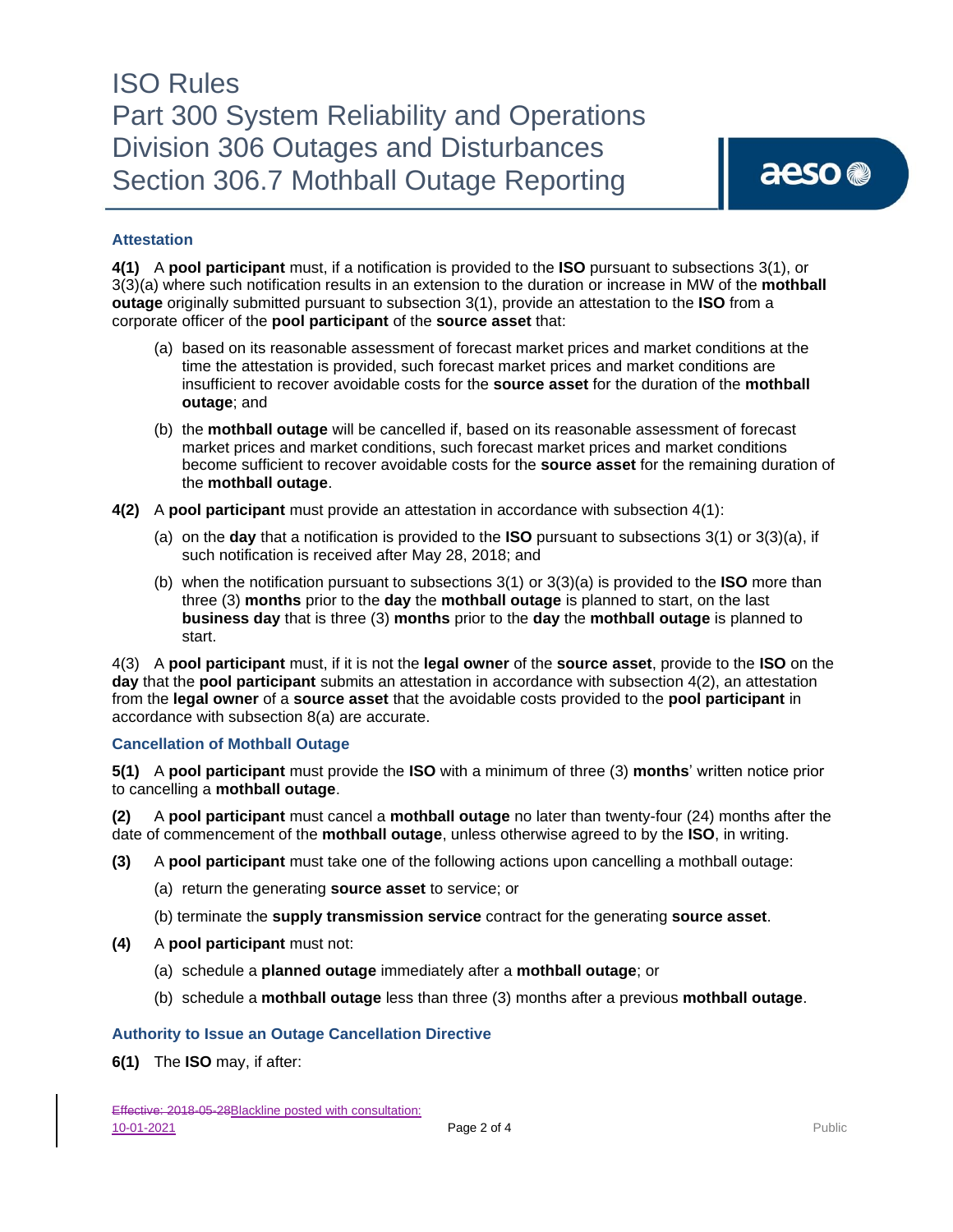# ISO Rules Part 300 System Reliability and Operations Division 306 Outages and Disturbances Section 306.7 Mothball Outage Reporting

- (a) completing the procedures set out in subsections 7(2) through 7(5) the **ISO** determines that there remains:
	- (i) an immediate need on a short term basis for services provided by certain **source assets** to maintain the necessary level of **reliability** or **adequacy**, as the case may be; and
	- (ii) a high probability that the situation will not be alleviated in a voluntary manner:
		- (A) by any **pool participants** amending or revising outage plans; or
		- (B) through the ordinary course operation of the market; and
- (b) taking into account the factors described in subsection 7(4) below,

issue a **directive** to cancel a **mothball outage**.

**(2)** The **ISO** must not issue a **directive** canceling a **mothball outage** without the authorization of the Chief Executive Officer of the **ISO** or his designee.

#### **Mothball Outage Cancellation Procedure**

**7(1)** The **ISO** must, in order to assist in determining whether to issue a **directive** canceling a **mothball outage**, assess forecast the adequacy of supply as described in subsection 2 of section 202.6 of the **ISO Rules**, *Adequacy of Supply*.

**(2)** The **ISO** must, prior to issuing a **directive** canceling a **mothball outage**, comply with the outage cancellation procedures described in subsection 7 of section 306.5 of the **ISO rules**, *Generation Outage Reporting and Coordination*.

**(3)** In performing the assessments described in section 306.5, the **ISO** must take into account all **mothball outage** plans submitted to the **ISO** under subsection 3 of this section 306.7.

**(4)** In addition to the factors set out in subsection 7(7) of subsection 306.5, the **ISO** must consider the length of time of any outage the **pool participant** has previously submitted to the **ISO** under the reporting requirements set out in this subsection 306.7 in its determination as to whether or not to issue a directive cancelling a **mothball outage**.

**(5)** Notwithstanding subsection 7(8) of section 306.5, the **ISO** may issue a **directive** cancelling a **mothball outage** at any time by providing notice equivalent to or greater than the minimum time that is required for the generating **source asset** to return to service provided under subsection 3(1)(c).

#### **Timely Information from Legal Owner**

- **8** A **legal owner** of a **source asset** must, if it is not the **pool participant** for that **source asset**:
	- (a) provide such timely and complete information to the **pool participant** for such **source asset** to enable the **pool participant** to comply with its obligations under subsection 3, 4 and 5; and
	- (b) provide an attestation to the **pool participant** from a corporate officer of the **legal owner** of such **source asset** to enable the **pool participant** to comply with its obligations under subsection 4(3).